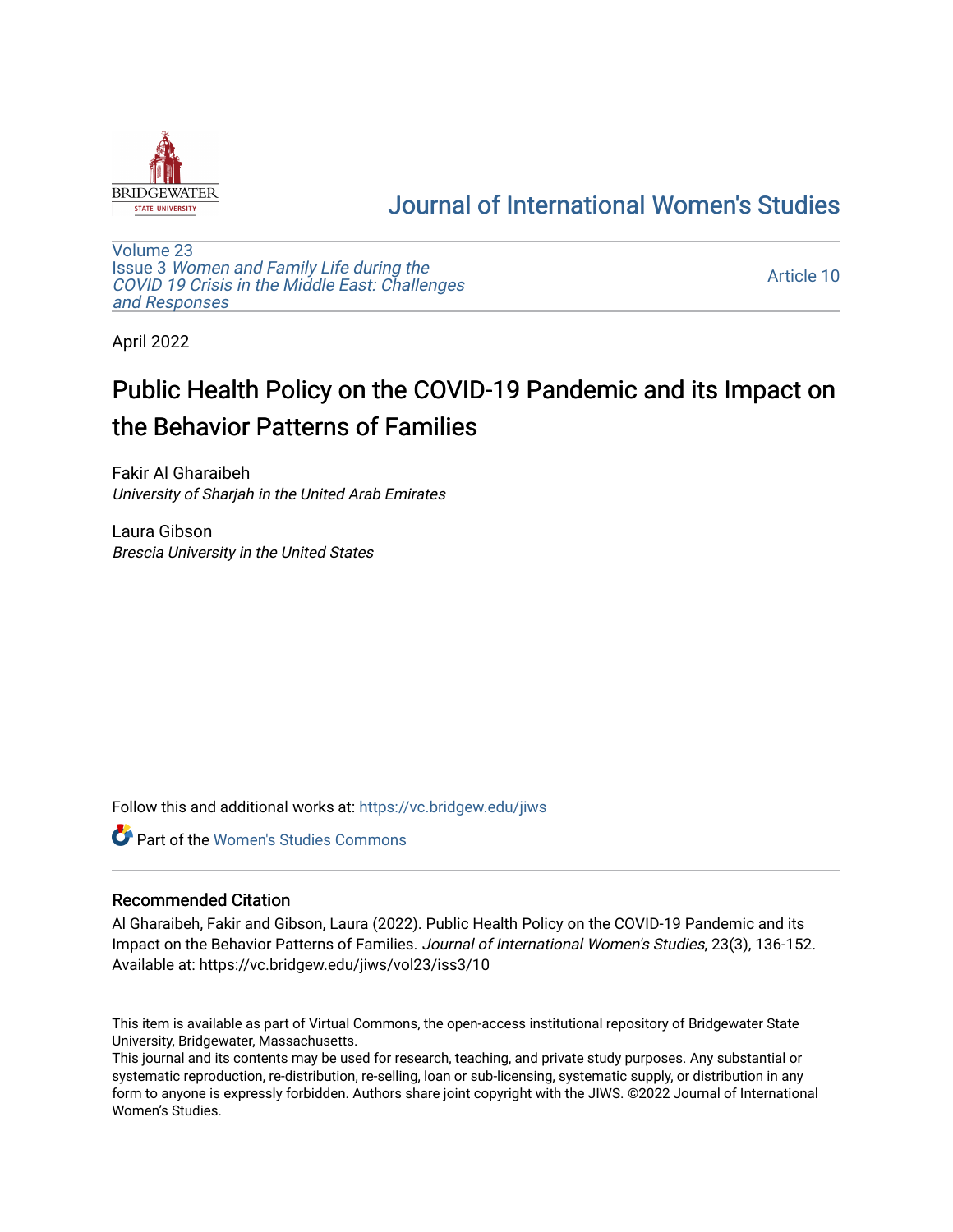## **Public Health Policy on the COVID-19 Pandemic and its Impact on the Behavior Patterns of Families**

By Fakir Al Gharaibeh<sup>1</sup>, Laura Gibson<sup>2</sup>

#### **Abstract**

This study examined the public health measures adopted by the Jordanian government that contributed to stemming the spread of the pandemic and the impact of these measures on the behavior patterns of families. Content analysis was used with 117 news briefs, and interviews were conducted with 20 families identified through snowball sampling. Ecological systems theory and a public health model are used to frame our understanding of the results. We found themes from interviews that included a shift to online education, use of social media, changes in consumer behavior, and social initiatives.

*Keywords:* COVID-19, Public Health, Health Policy, Social Policy, Child, Family

#### **Introduction**

The Jordanian health measures to counter the spread of the COVID-19 virus were implemented on March 17, 2020. Jordan adopted an approach that complied with the World Health Organization's (WHO) recommendations, while encouraging social involvement and responsibility (Al Gharaibeh 2020). These strict measures were in place for nearly three months, after which period the restrictions were eased, paving the way to the resumption of normal life and activity.

Jordan is located in the northern part of the Arabian Peninsula. It has an approximate population of 10,661,544 in addition to nearly four million refugees, mainly from Syria, Iraq, and the Palestinian Territories (Jordanian Department of Statistics 2020).

It is evident that the low R number (the number of people who get the virus from one infected person) and the increasing number of recovered cases of COVID-19 in Jordan can be attributed to the early response, the readiness of hospitals, and the effective cooperation between the public and private sectors to successfully test, treat, and prevent future infections (Ministry of Health [MoH] 2020a). This made Jordan an ideal location in which to learn more about families' responses.

Jordan realized early on that the global community was largely unable to stop the spread of the virus and that its health system would not be able to cope with a pandemic. Therefore, one of the first decrees issued by His Majesty King Abdullah II of Jordan was to implement National Defense Law, which gave the government wide-ranging powers, enabling it to respond swiftly and effectively to the crisis. Immediately after, the government imposed a number of measures including the closure of the country's borders, lockdown, compulsory isolation of exposed and confirmed cases, use of electronic surveillance bracelets, and

<sup>1</sup> Fakir Al Gharaibeh is a Professor of Social Work and Social Policy and the Director of Research Institute of Humanities Social Sciences at the University of Sharjah in the United Arab Emirates. His research is focused on mental health, social innovation, divorce, refugees, child abuse, criminal justice, Arab youth, and war and children. Al Gharaibeh is a consultant in family policies with many agencies; he has published many articles both in Jordan and internationally. He received his PhD in Social Work and Social Policy from the Dept. of Social Work and Social Policy and the Centre for Human Rights Education, Curtin University of Technology, Australia. [falgharaibeh@sharjah.ac.ae](mailto:falgharaibeh@sharjah.ac.ae)

<sup>2</sup> Laura Gibson is an Associate Professor of Social Work at Brescia University in the United States where she is also the Director of the MSW program. Her interests are in social work education, mental health, social work ethics, and clinical social work. She received her PhD from the University of Louisville in Louisville, Kentucky, USA.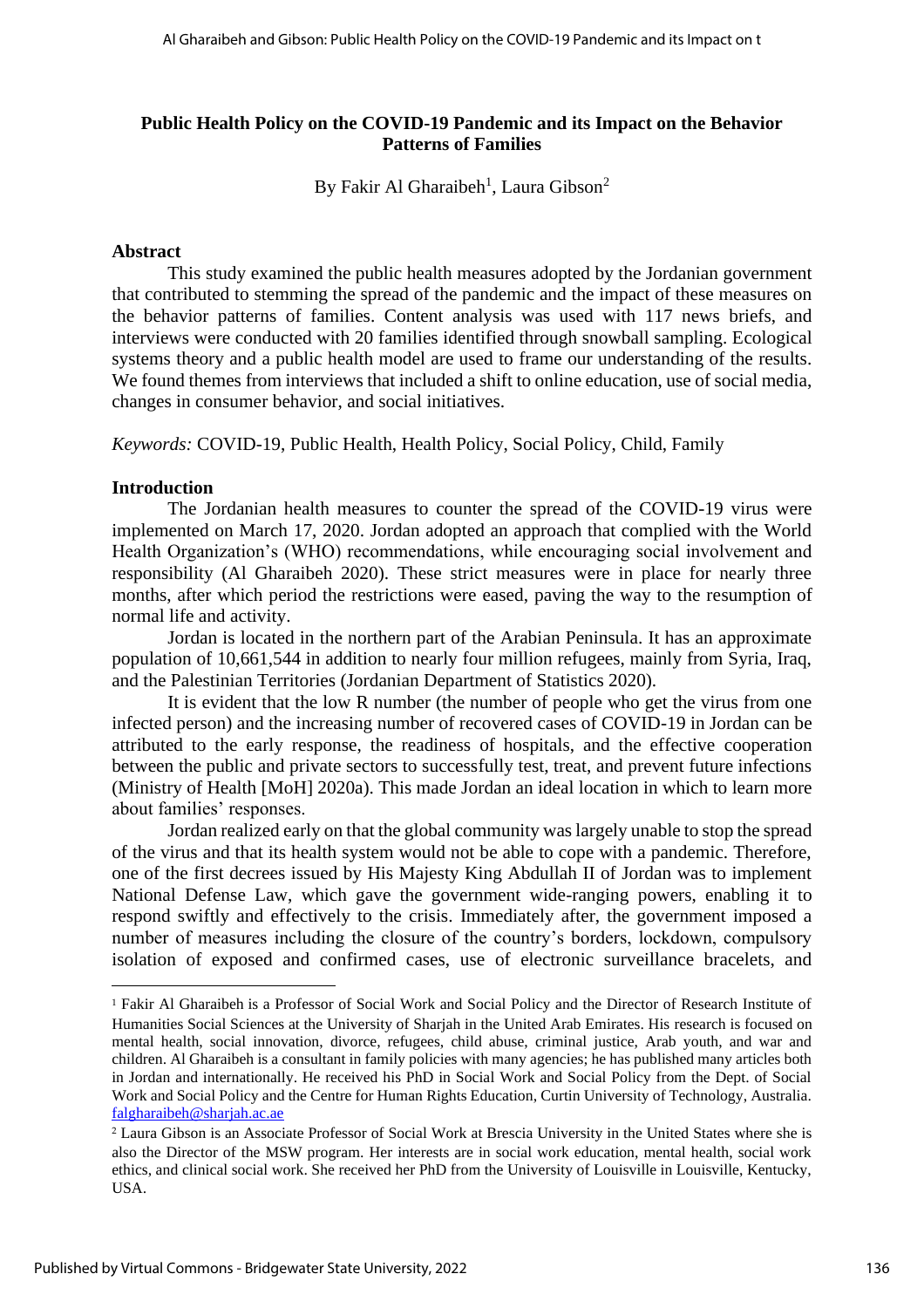adherence to social distancing. In addition, several hospitals and clinics, both in the interior and border points, were dedicated to receiving COVID-19 cases. Flights were also arranged to repatriate thousands of Jordanians stranded abroad. Health measures included offering free COVID-19 testing, providing hospitals with the equipment necessary to deal with any surge in cases, and involving the security forces and the military in the delivery of medication and food supplies. This was in addition to their role of keeping the peace and imposing a lockdown and social distancing in cooperation with the local councils.

Four factors contributed to Jordan's successful response to the COVID-19 pandemic (Al Gharaibeh 2020). The first was a centralized response plan characterized by transparency communication, which created an atmosphere of trust and reassurance. This approach fostered confidence in the government's ability to manage the situation. The second factor was the government's reliance on the recommendations of the WHO. The government required strict adherence to those recommendations, such as maintaining social distancing, wearing masks, and engaging in personal hygiene. Thirdly, the community supported the government's requirements by holding each other responsible for following them. The community also took an active role in providing social support to vulnerable individuals. Finally, the private sector provided financial and material aid to those in need. As of October 21, 2021, the total of cumulative positive cases was 1243, 090; more than 4 million people have been vaccinated with a second dose.

## **Aims of the Study**

This study attempts to answer the following research questions:

1. What were the health measures and implementation mechanisms adopted by the Jordanian government that contributed to stemming the spread of the pandemic?

2. What was the impact of these measures on the behavior patterns of Jordanians?

3. What are the optimal policy responses to COVID-19 in light of available capabilities?

#### **Examples of Global Response to COVID-19 Pandemic**

The Eurasia Group evaluated the healthcare management, political response, and economic policy response of countries with low infection rates (Bremmer 2020). They examined the key practices that set those countries apart. For example, Taiwan (443 cases, 7 deaths) closed its borders early and banned the export of face masks. It did not close its economy for an extended period, but instead, implemented contact tracing and tracking of simcards in mobile phones to enforce stay-at-home orders (Bremmer 2020).

South Korea (11,902 cases, 276 deaths) developed testing early in the pandemic and was able to produce enough tests to export to other countries. It did broad testing, contact tracing, and isolated people who tested positive without causing extreme adverse effects to its economy. South Korea's citizens received cash payments to help them weather the worst of the pandemic (Bremmer 2020). Some of the things that these countries' responses seem to share: early response; widespread testing; free testing and treatment; surveillance and contact tracing; enforcement of public measures; economic stimulus.

#### *Public Health Policy and Resilience*

The mission of public health is to provide "the maximum benefit for the largest number of people." (WHO, as cited in Centers for Disease Control [CDC] 2014). A public health model focuses on the physical and mental health of the community or population, in contrast with a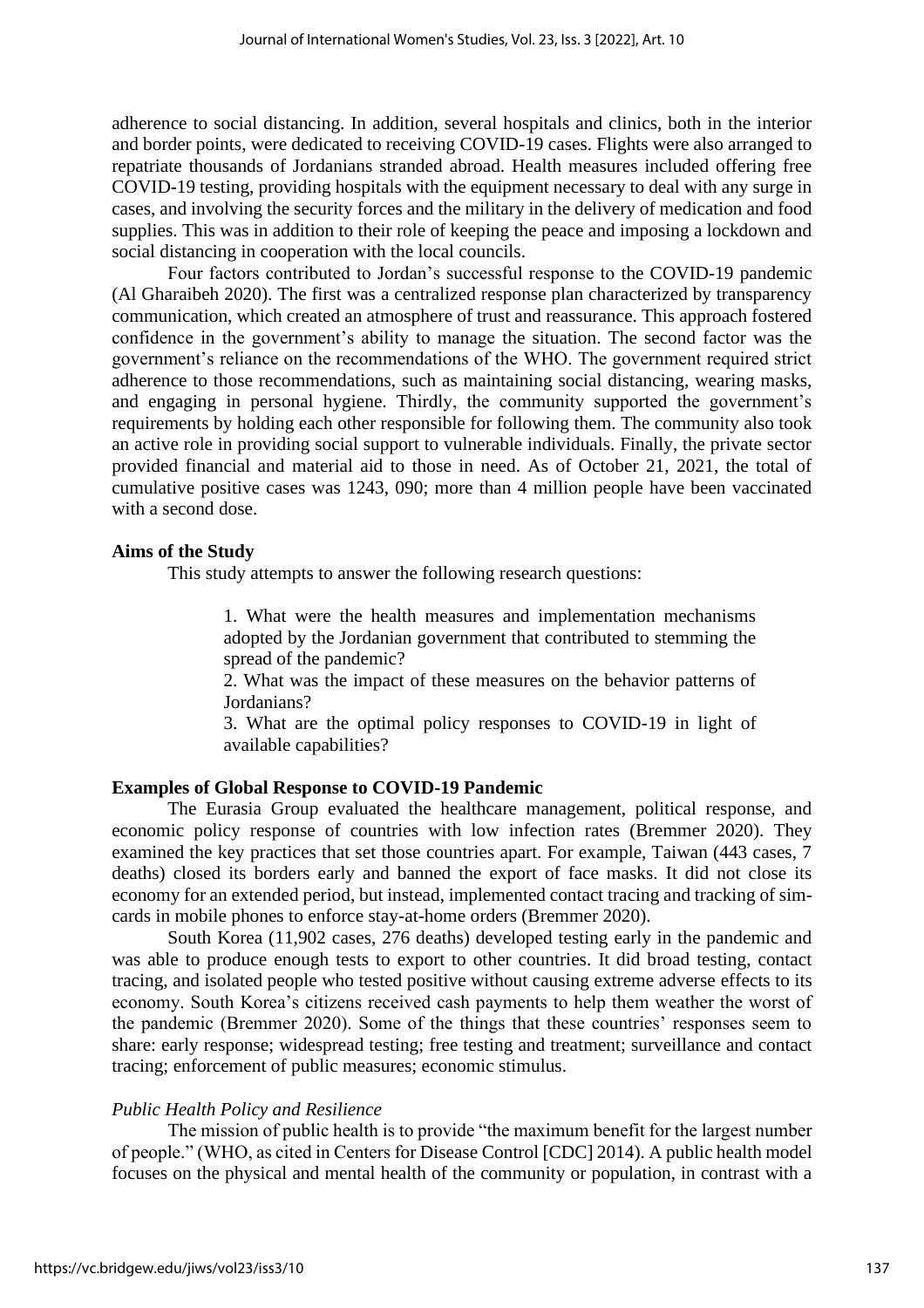medical model, which focuses on the health of individuals. Public health is interdisciplinary and uses traditional and nontraditional partnerships to promote health and resilience (CDC 2014).

Schools have shifted as quickly as they can to online learning, but not all schools have this capability. There is a very real worry about educational erosion, with weaker students falling behind. If this continues, we may be creating a permanent "underclass" of people who will not have the education and skills to fulfill their civic duties and contribute to a national economy (Gewertz 2020).

While there has been a need to shelter in place for many employees, the need for productivity does not stop. Often, employees who were able to work from home did so. In fact, 67% of employers enabled their employees to work from home (Semuels 2020a). However, Semuels (2020a) reminded that several companies who in the past experimented with workingfrom-home-plans found that it just wasn't the same. Companies like Aetna, Best Buy, and Yahoo found that meeting from home did not meet the essential need for people to connect with each other and develop a sense of community. (Semuels 2020a), and workers living alone are particularly vulnerable to loneliness and isolation.

DaSilva et al. (2020) asserted that in this pandemic, there is a tendency to focus on services that will save lives; however, good mental health is necessary to handle the day-today behavioral choices that are potentially life threatening. Therefore, mental health care helps the population to change beliefs and behaviors necessary to maintain public health. Liang et al. (2020) found that 40.4% of youth were vulnerable to psychological problems, and 14.4% had PTSD symptoms. Gao et al. (2020) found that social media exposure was positively correlated with anxiety. The WHO identified an infodemic in which there is such a barrage of misinformation posted to social media that users have great difficulty distinguishing fact from fake news (Guterrez 2020). There is a need to combat the infodemic by promoting accurate information and filtering out false information.

Several countries paid workers affected by COVID-19. For example, the United States paid an additional \$600 per week to those who filed for unemployment benefits, in addition to a one-time \$1,200 stimulus check that was sent to most Americans. Denmark subsidized up to 75% of workers' salaries if employers would not lay them off; Great Britain paid up to 80% of salaries to the same end (Semuels 2020b).

#### *Public Health Policy in Jordan*

Public health policy applies to policies, strategies, and activities performed within a community to achieve health care objectives. An explicit public health policy can achieve several things: It defines a vision for the future which in turn helps to set short- and mediumterm targets and reference points, and it outlines goals and planned functions of various classes and builds up disadvantages (WHO 2020).

The Jordanian public health system includes health service entities from the public and private sectors, international organizations, non-governmental organizations, public charities, and institutions and councils concerned with improving the public health policies of the country. In 2020, there were a total of 118 hospitals in the country with the capacity of 14,700 beds. Of these hospitals, 32 were public, two were university hospitals, 69 were private, and 15 were royal medical service or military (MoH 2020b). In addition, there are 676 comprehensive health and primary care centers, 506 mother and child centers, and 429 dental clinics (MoH 2020b). However, more than 25% of the population do not have any medical insurance, although the country boasts one of the most advanced healthcare infrastructures in the Middle East.

These measures and the availability of a robust healthcare system enabled the government to implement a clear public health policy to counter the spread of the virus in the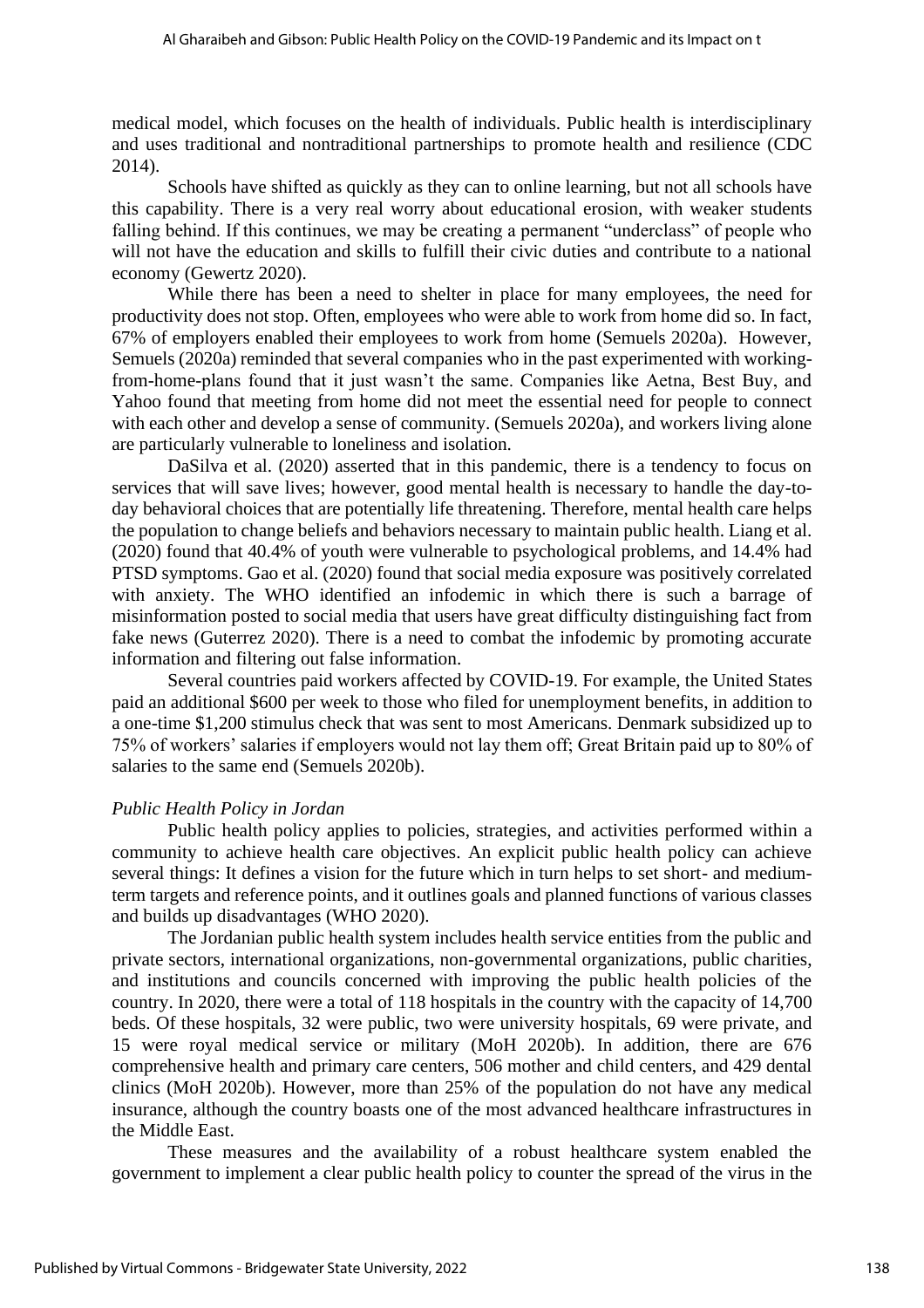country. Part of this policy was the shift from a model that promoted therapeutics and precision medical technology to a public health model, which focuses on prevention, health protection, and epidemic control (Al Qutob et al. 2020).

In implementing a public-health-policy based model, the Jordanian Ministry of Health took a number of measures that included the following actions: strict adherence to WHO recommendations; reliance on the Epidemiology Committee responsible for monitoring the spread of the virus; transparency; provision of the Crisis Control Centre with up-to-date reports on the health situation in the country; all Jordanian government decisions in relation to this crisis were based on the recommendations of the National Committee for Epidemics.

## *Ecological Systems Theory & Public Health Policy*

We used an adaptation of Bronfenbrenner's ecological systems theory to explain the varied systems (micro, mezzo, exo, macro, chrono, and virtual) and how they are interrelated. We also used the framework of the WHO's public health policy model to show how it can be integrated with these systems (see Figure 1).

Ecological theory provides a theoretical lens with which to understand the interrelatedness between families and their environment. Ecological theory views the system as a dynamic entity consisting of levels of the environment, which are interdependent and mutually influential. The family cannot be accurately assessed outside of the context of the larger system (Al Gharaibeh and Gibson 2019).

Ecological theory explains that a micro level includes the influences of the individual, family, peers, and teachers. The mezzo level includes the influences of interactions of the person's microsystem connections: schools, neighborhoods, communities. The exo system includes the influences of the indirect environment. This includes things that affect the individual, but do not have direct influence, such as a parent's workplace. The macro system includes the influences of social and cultural values. The chrono system includes the influences of time and history.

Bronfenbrenner's understanding of ecological theory is often illustrated as nested circles that begin with the micro level at the center, which is surrounded by concentric circles consisting of the mezzo, exo, macro, and chrono levels (Figure 1). In addition to the traditional concentric circles, we have added the wrap-around services of the public health model, which affect all levels of the environment.

A public health policy consists of four steps (WHO 2017). First, surveillance involves identification of the problem. The problem is defined by systematically gathering information about all aspects of the problem. Second, risk factors are identified to determine the cause of the problem, why it occurs, and who is affected by it. Third, interventions are evaluated to determine what is effective. Interventions are designed in such a way that their effectiveness and efficacy can be determined. Fourth, policy development occurs, which delineates how the interventions will be implemented. It involves scaling up effective pilot programs and promising interventions. The expansion of interventions requires evaluation of their impact and cost effectiveness (WHO 2017).). The four steps of this framework intersect with all levels of systems in some way.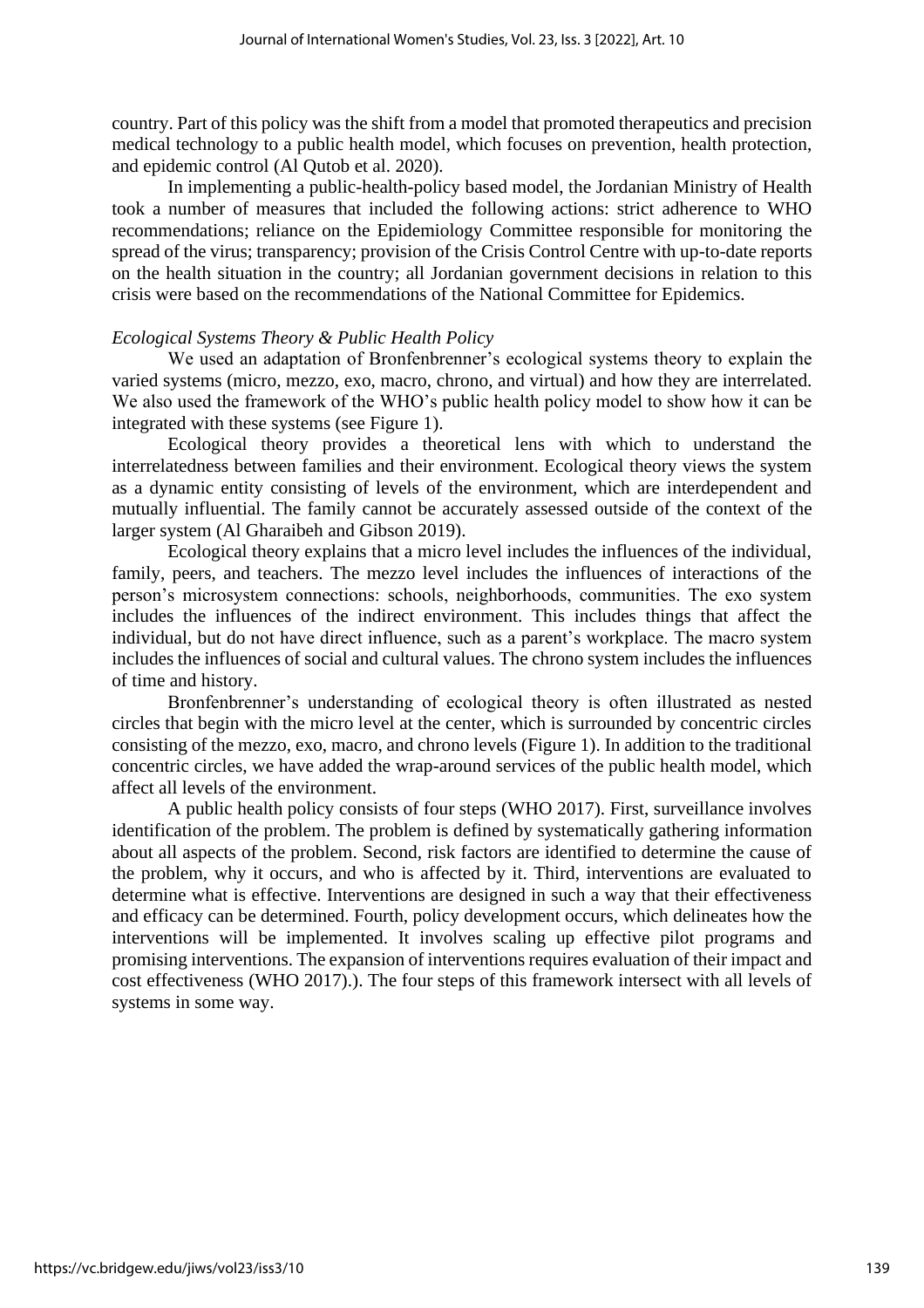

#### **Figure 1:****Model of COVID-19 Pandemic Response in Jordan Designed by the Authors**

## *Significance of Research*

Little research has been done based on the content analyses of the policies of the government. This research used both official daily news briefs and announcements and interviews of Jordanian families. It will show the importance of nongovernmental efforts in education, work, digital initiatives, and social initiatives and how this experience should inform all sectors' abilities for the future.

#### **Materials and Methods**

This study adopts a qualitative approach. It analyzes the contents of government news briefs and official announcements made through the National Center for Security and Crises Management (NCSCM) and the in-depth interviews with Jordanian families.

All of the 117 official daily news briefs and announcements made between March 5, 2020 and October 6, 2020 were analyzed to determine the health policies adopted during the lockdown and the measures imposed to ensure the implementation of these policies.

Families were interviewed using digital media apps (Skype, Botim, and Messenger). These interviews were conducted to evaluate the impacts of public health measures on the daily lives of Jordanian families. Each interview took between 60 and 75 minutes.

For the in-depth interviews, a snowball sampling procedure was used. Snowball sampling is a way of recruiting participants in which each participant is asked to identify other potential participants. Saturation is achieved when no new themes are noted. For this study, before reaching the saturation point of 20 families, 15 individuals were referred to the researcher but did not agree to participate.

#### *Participants*

Data was gathered from 20 participants (8 women and 12 men). The participants were adult members of 20 separate families. Families were defined as including at least one adult and at least one child living in the household, although most had more than one child. Families were comprised of both boys and girls, whose ages ranged from three to eight years. Although some families had young children, all had at least one school-aged child.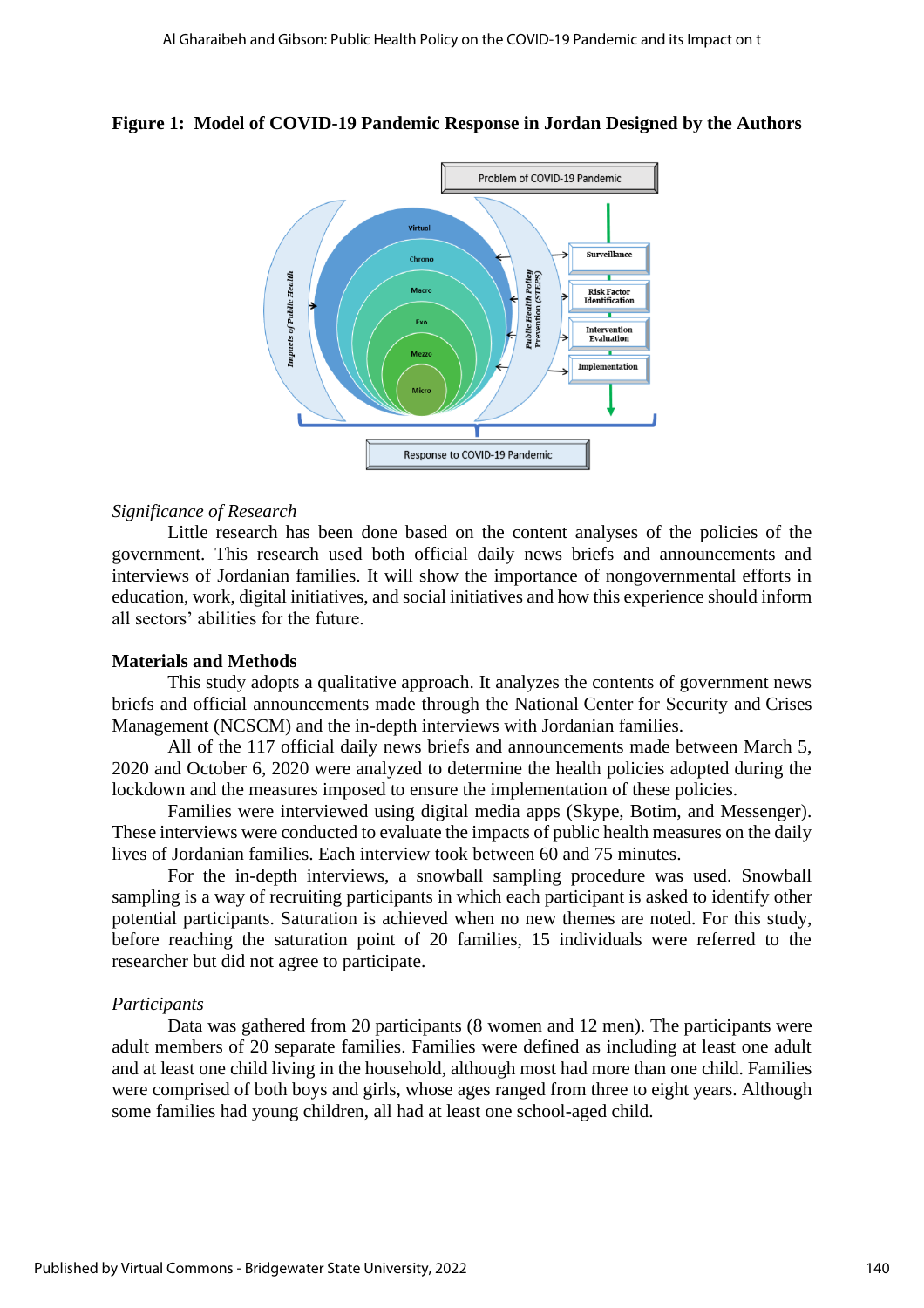## *Method*

The data were analyzed using the framework of content analysis for identifying important themes (Bengtsson 2016). Transcripts were coded in the early stages of the study to classify preliminary themes and to group a range of themes by problem. Particular attention has been given to rich and enthusiastic responses, as opposed to those that consist of only a few words. Themes and definitions were identified and co-identified.

Participants provided oral (recorded) informed consent prior to the interview (with voice call; a video call was not used out of respect for the privacy of participants and confidentiality). All procedures were approved by the Ethics Committee of the University. The language of the interviews was Arabic, translated into English by a professional translator.

## **Results**

In this section, we present the findings of the study. First, an analysis of the official daily news briefs and announcements on the health measures implemented during the crisis is presented (National Center for Security and Crises Management [NCSCM] 2020). Second, an analysis of 20 interviewees' responses to questions related to the impact of these health measures on the behavior patterns is presented.

## *Firstly: Public Health Policy and Government Measures*

The public health policy adopted by Jordan to counter the spread of COVID-19 was based on the recommendations of the National Committee for Epidemics, which worked closely with a number of securities, and political, health, economic, and social agencies. The committee recommended several measures, including the immediate implementation of the following: lockdown, quarantine, and medical preparations; remote education and work; banning of public events, religious gatherings, and tourist activities; government's delivery of basic supplies during lockdown; digital platforms and applications; and a crisis unit.

## *Lockdown, Quarantine, and Medical Preparations*

During the period covered in this study, many official announcements and news briefs alerted the public to the various health measures and services initiated by the government in relation to public lockdown, quarantine, and medical services.

According to the NCSCM's news brief of March 10, 2020, the Ministry of Health launched a number of phone and online medical and health awareness services. For example, "Ask about Corona" is an initiative that aimed to increase the public's awareness of the disease. Another is Telemedicine, a virtual medical consultation service.

In the March 14, 2020 news brief, the NCSCM announced the immediate suspension of all flights to and from Jordan and the closure of all ports and border crossings, except to commercial cargo. In addition, six hospitals which conducted COVID-19 testing were identified.

In another news brief, it was announced that up until March 24, 2020, the number of individuals quarantined in 34 hotels specially commissioned by the government for that purpose reached 5050: 23 hotels in the capital, Amman, 10 in the Dead Sea area, and 1 in Aqaba (NCSCM news brief March 24, 2020).

## *Remote Education and Work*

The NCSCM announced the closure of all educational institutions starting from the morning of Sunday, March 15th and the shift to remote education via the Ministry of Education's education platforms and T.V. channels (MoH 2020a). To ensure the efficiency and continuity of remote education, the MoH collaborated with the Ministry of Digital Economy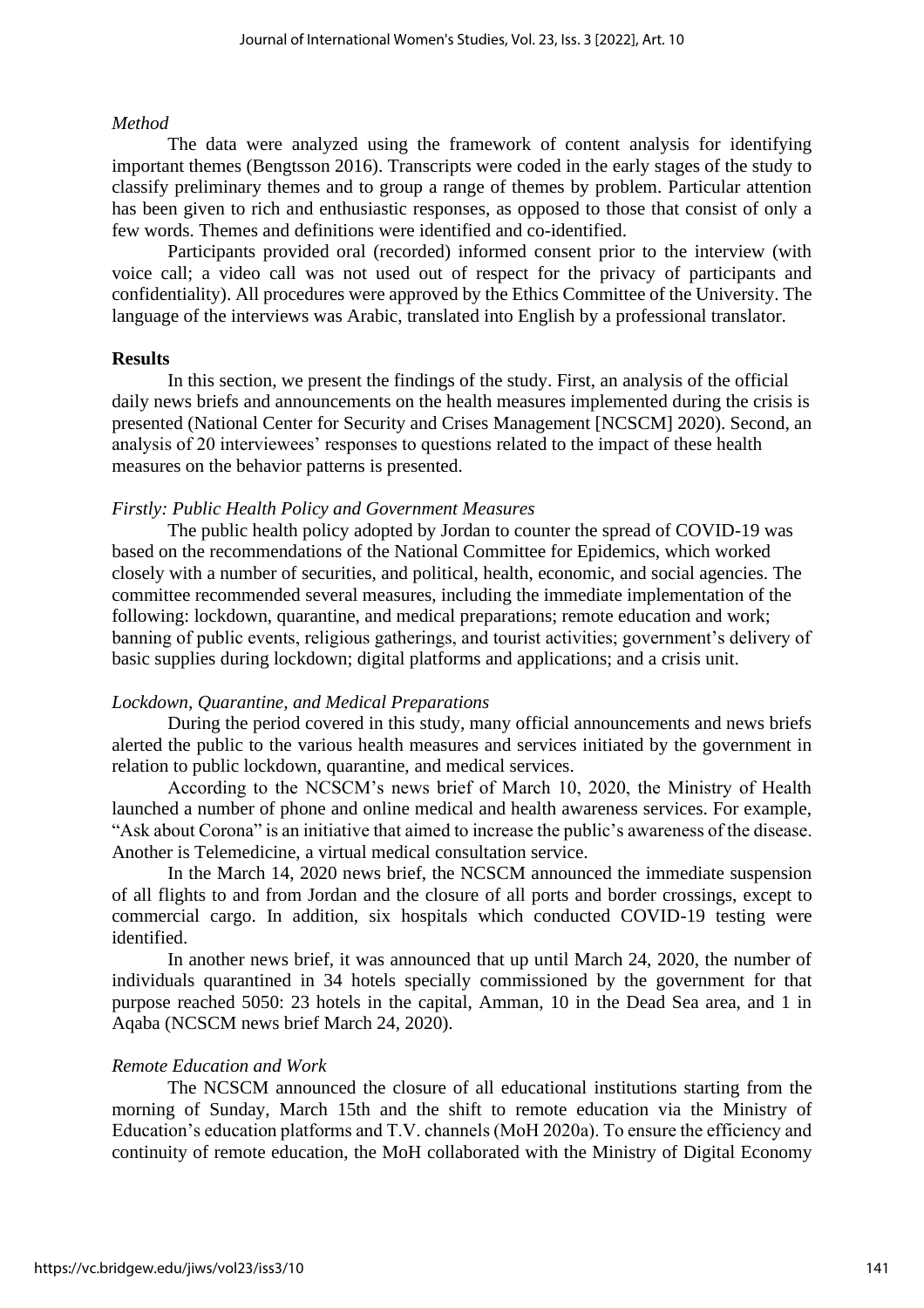to launch its platform [\(www.darsak.gov.jo\)](http://www.darsak.gov.jo/) and made it available to all students from 07:00 and till 16:00 (MoH 2020c).

The government also launched 13 digital platforms that focused on informing workers of the nature and procedures of remote work. For example, it identified the correct procedures to deliver food and medication, online teaching skills, and health and safety procedures in construction.

#### *Banning of Public Events, Religious Gatherings, and Tourist Activities*

In its news brief dated March 14, 2020, NCSCM announced that the government had imposed an immediate and complete ban on all public events and gatherings, prayers in mosques and churches (in consultation with the Fatwa and Churches Councils), sports competitions, and hospital and prison visits. In addition, it announced the closure of all tourist attractions, cinemas, theaters, swimming pools, sports clubs, fitness centers and restaurants.

#### *Meeting Needs of Citizens*

It was announced on March 23rd (MoH 2020c) that the government would ensure the delivery of goods and services to meet the basic needs of all people through municipal councils and major water and food delivery companies. Deliveries would be limited to water, bread, baby formula, and medicine.

As it became clear there was a need for the private sector, civil society and volunteers assumed a greater role during the lockdown. As a result, a number of community initiatives were launched to support the government's efforts (NCSCM news brief March 24, 2020).

#### *Digital Platforms and Applications*

The National Security Center (NSC) devised plans for the implementation of social distancing and remote work and education in a manner that would cause minimal disruption to the daily lives of the public. In cooperation with private sector entities and the Ministry of Digital Economy, the NSC launched a number of digital platforms that offer health, education, food and medicine delivery, and ambulance services (NCSCM news brief March 17, 2020).

#### *Psychological Support Initiative*

The Jordanian Psychiatric Association, in cooperation with the International Medical Association and the Jordanian National Mental Health Centre, launched a new initiative to offer free social and psychological support and consultations to members of the public experiencing mental health problems as a result of the pandemic (NCSCM news brief March 20, 2020).

#### *Elek Wa-Feed (Pass it on) Initiative*

Elek Wa-Feed is the result of close cooperation between UNICEF, WHO, the Jordanian Ministry of Health, the Jordanian Royal Health Awareness Society, and the National Council for Family Affairs. These campaigns aimed to raise the health awareness of all family members, especially in relation to the prevention of infection and the spread of COVID-19. Currently, the campaign is limited to the digital media platforms of the participating organizations such as Facebook, Instagram, Twitter, and WhatsApp (CMC news brief, 3/30/2020). To add, the government launched a special online account (L'enak Qadaha or Because You're Willing and Able) to receive public donations and initiatives using the website [www.corona.moh.gove.jo.](http://www.corona.moh.gove.jo/)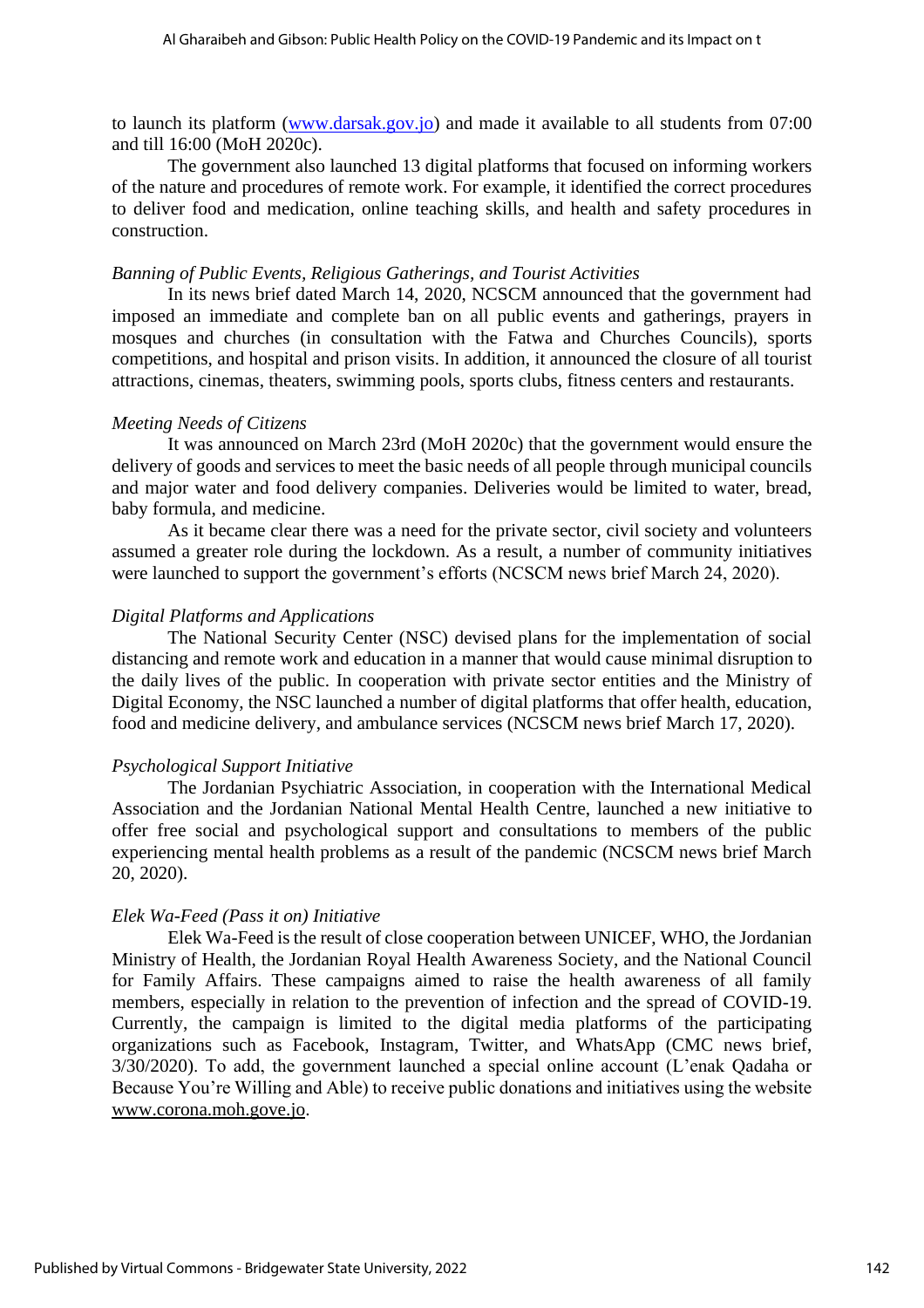## *Watan (Home Country) Initiative*

The Watan Initiative is a cooperative effort by the Ministry of Health, the Civil Defence Administration, and the Jordan Medical, Dentists', and Pharmacists' Associations. The initiative aims to provide support to medical and healthcare staff, reduce their exposure to the public, and shield the elderly from exposure.

Under this plan, volunteer physicians can register for voluntary work and receive the MoH's approval and assignments through a dedicated website [\(www.corona.jo\)](http://www.corona.jo/). Volunteers can be then affiliated to the Civil Defence Administration, where they support the ambulance service for 12 hour shifts in the initial stage. These ambulances can then serve as mobile clinics to treat people with mild cases and who do not need hospitalization. Moreover, The Medical Association established a field hospital in the Trade Unions Complex, which includes a medical clinic that provides supervised biological therapy in cooperation with Al-Basher Hospital, a dental clinic for emergency cases. In addition, fifteen teams of volunteer health practitioners were formed in cooperation with the union municipal branches to offer the same services across the country. Teams of volunteer physicians were drawn to provide medical care to the quarantined, conduct virus swab tests, compile data of the quarantined, and investigate and report confirmed and suspected cases (CMC news brief, March 30, 2020).

## *Aman (Security) Application*

Aman is a smart digital application that provides protection to individuals, their families, and communities from infection by informing them of the possibility of their exposure to the COVID-19 virus. It uses geographical positioning system technology to not only assist with contact tracing, but alert users that they have come into contact with a person with a confirmed infection and provide them with steps to take. The application also enables the authorities and the community to initiate rapid response to any incidents of infection, which slows the spread of the pandemic.

## *Cradar (or C-radar)*

The Crisis Unit of the National Security and Crisis Management Centre launched a digital application (Cradar) with advanced location capabilities to report illegal social gatherings and suspected cases of Covid-19. The same news brief (May 8, 2020) announced the implementation of Defense Decree No. 8, which imposes a prison sentence of three years and/or a 3,000 JOD fine to any person convicted of exposing others to infection or conducting any behavior that exposes others to infection.

#### *Crisis Unit*

The Crisis Unit monitors all developments related to the spread of COVID-19 in the country. It comprises a number of teams concerned with medical care; border control; social care; and a national strategic stockpile, especially of food and medicine (NCSCM news brief March 14, 2020).

## *Secondly: The Impact of these Health Measures on the Behavior Patterns of Families*

The next section presents the findings of the in-depth interviews the first author conducted with Jordanian families to explore their experiences of the total and partial lockdown imposed by the Jordanian government since March 17, 2020. The responses of the interviewees described varied and new experiences. These responses can be categorized into the following main themes: the shift to online work; the shift to online education, the use of social media; changes in consumer behavior; and social initiatives and neighborhood committees.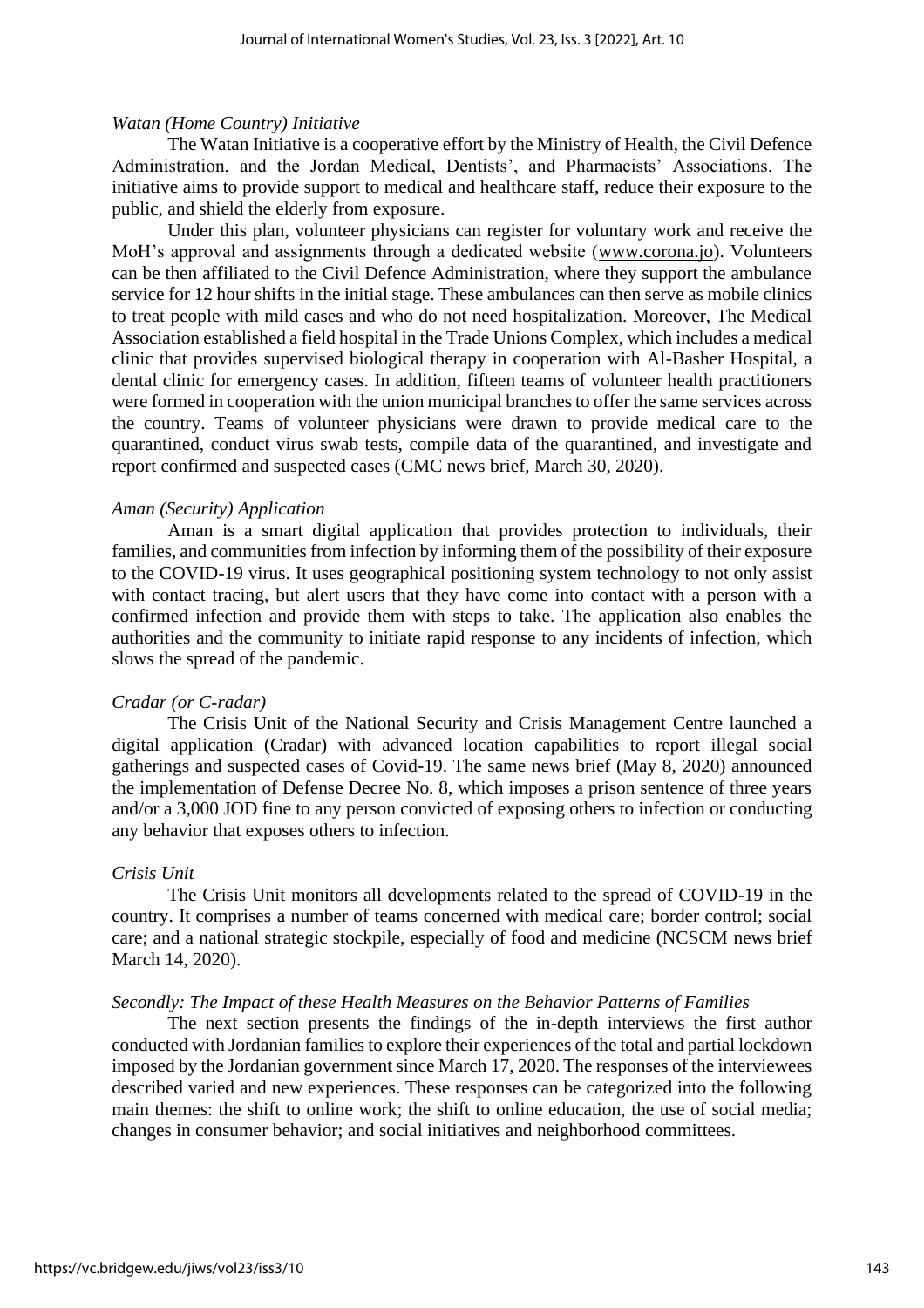## *The Shift to Online Work*

As a result of the precautionary measures implemented to counter the COVID-19 pandemic, digital media has become more integrated into the everyday life of every Jordanian. While remote working was optional and limited before the pandemic, it has become the de facto modus operandi of most establishments and institutions in the country. No longer is the use of the Internet limited to entertainment and gaming. It has become an indispensable tool in Jordanians' lives, especially in work and education.

> *"To work remotely, you need a certain set of skills, which we lack. This means that you need constant professional training and guidance. You need to acquire a whole new set of skills at record time. This is like living in a permanent state of emergency. It's very stressful. Also, it's hard to judge whether I'm performing my duties adequately. My place of work never issued us with any guidance, but our performance is still evaluated by management." (Interview 2)*

Another issue that the respondents faced was the need for a suitable home environment to fulfill their duties. Many lived with their extended families in small houses, which is not conducive to remote work as expressed in the following statement:

> *"I'm a mother of five and work remotely. How can I look after the kids and help them with their studies and work at the same time? There are no regulations or guidance, which has caused me a lot of stress in addition to other issues like the lockdown and family responsibilities." (Interview 12)*

## *The Shift to Online Education*

In Jordan, there are more than two million students enrolled in 3,865 government and 3,211 private schools, all of which started providing online education as a result of the precautionary measures imposed by the government. One major issue that these students faced was the fact that Jordanian families are typically large, often consisting of five or more members. This made televised school lessons virtually ineffective. In addition, most parents lacked the digital skills to fulfill their work duties or help their children with schoolwork.

> *"Online education deprives kids of the opportunity to play, socialize and make friends. Our home environment isn't suitable for learning online; the house is small; we don't have digital devices; we don't know how to use them." (Interview 4)*

Moreover, parents believed that televised lessons were insufficient and lacked such essential elements as student-teacher and student-student interactions. Also, it was difficult to monitor the children while watching their lessons on T.V., which parents found unconducive to learning.

> *"I believe this system doesn't meet students' needs. There's no evaluation or assessment. Students don't get feedback on their school work. Televised lessons are short, fast and insufficient. Students need to see more examples of whatever is being taught to better understand the topic, the need to do homework, and receive direct and detailed feedback from the teacher on their work." (Interview 1)*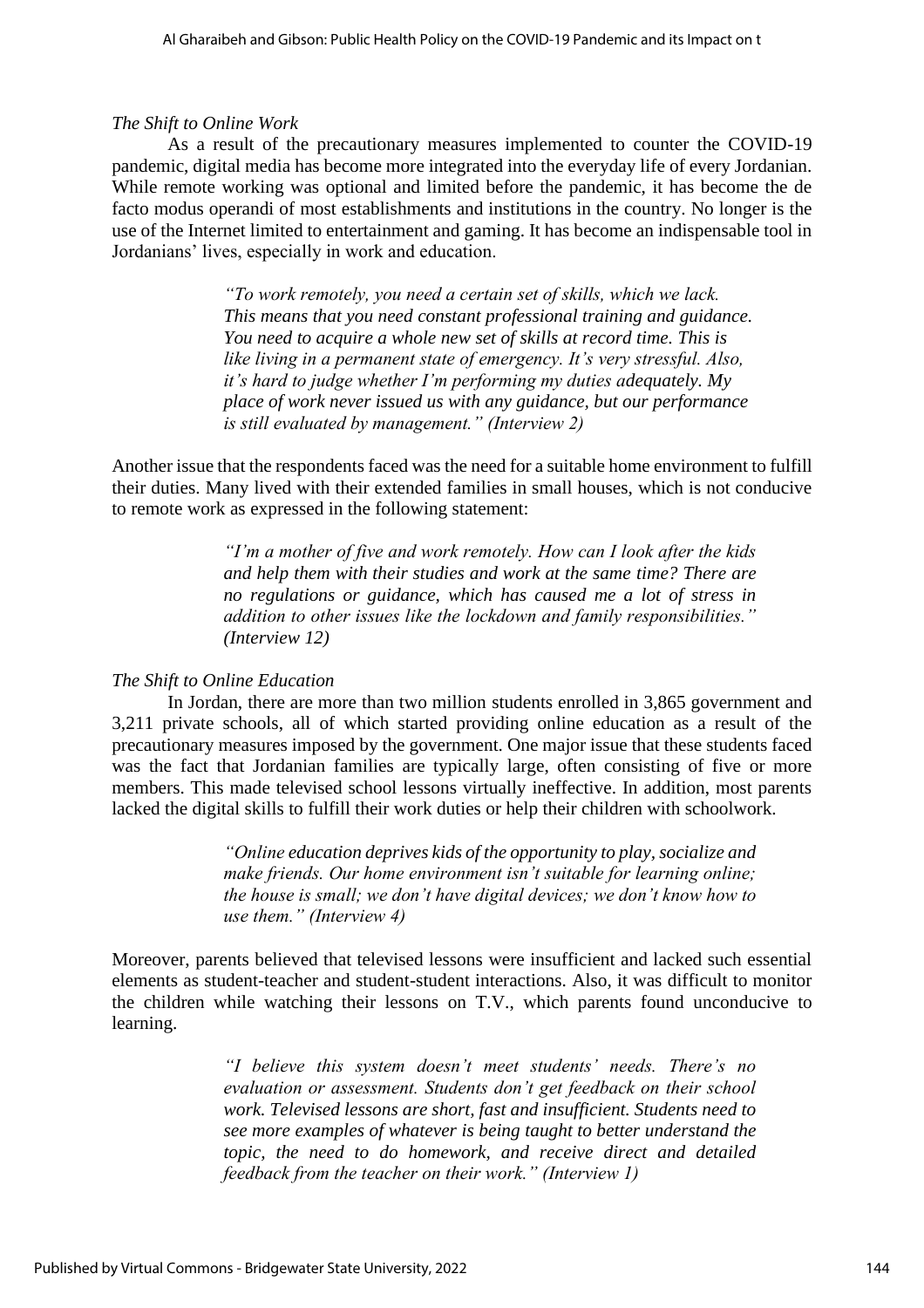In spite of all these difficulties, a number of Jordanian families believed that remote learning is the most suitable option available to them under the circumstances and that it suits their children's learning performance and styles as expressed in the following statement:

> *"I have one son and he's at university so he's quite independent. Things are much easier for him and his lecturers are more understanding and flexible. Of course, this isn't the same for schoolchildren." (Interview 6)*

## *The Use of Social Media*

Social distancing has caused families a number of serious issues. It altered their lifestyle and denied them normal human contact.

> *"People have started to increasingly rely on social media apps like WhatsApp to contact family and friends because of the lockdown and the physical distance." (Interview 1)*

In spite of this shift to digital modes of communication, many Jordanians, as a result of ingrained cultural traditions, felt ashamed of not being able to participate in social occasions such as weddings. However, recent developments have changed people's perspectives and their views of these traditions as evident in the following statement:

> *"I do feel ashamed for not attending social occasions like wedding and graduation parties. But this might have a positive impact too as now I can save on travel and gift expenses. The current situation has made many Jordanians malleable to receiving good wishes or condolences through social media apps." (Interview 2)*

#### *Changes in Consumer Behavior*

It was evident from the responses of the interviewees that Jordanian consumer behavior has undergone significant changes due to the lockdown, salary cuts, and the scarcity of certain shopping items. Depending on their place of work, Jordanians viewed the lockdown differently. Unlike those employed in the private sector, those working for the government tended to view the lockdown positively. They were not affected by salary cuts and managed to decrease their spending, especially for fuel (petrol) and childcare.

> *"The lockdown has had a very positive financial effect. For example, I can now save the cost of petrol, personal expenses, the kids' school lunches, daily allowance, clothes, books and stationery and so on. In fact, this lockdown has saved at least 10 dollars a day." (Interview 4)*

Most of those who have been negatively affected by the crisis work in the private sector work part-time or have their own businesses. The emergency law passed by the government at the start of the lockdown allowed employers to impose pay cuts, furloughs, or contract termination. In addition, this sector of society found it very difficult to cope with the added expenses of purchasing sanitizers, cleaning products, and other essentials in preparation for shortages. This has had a negative financial impact on many as expressed in the following statement: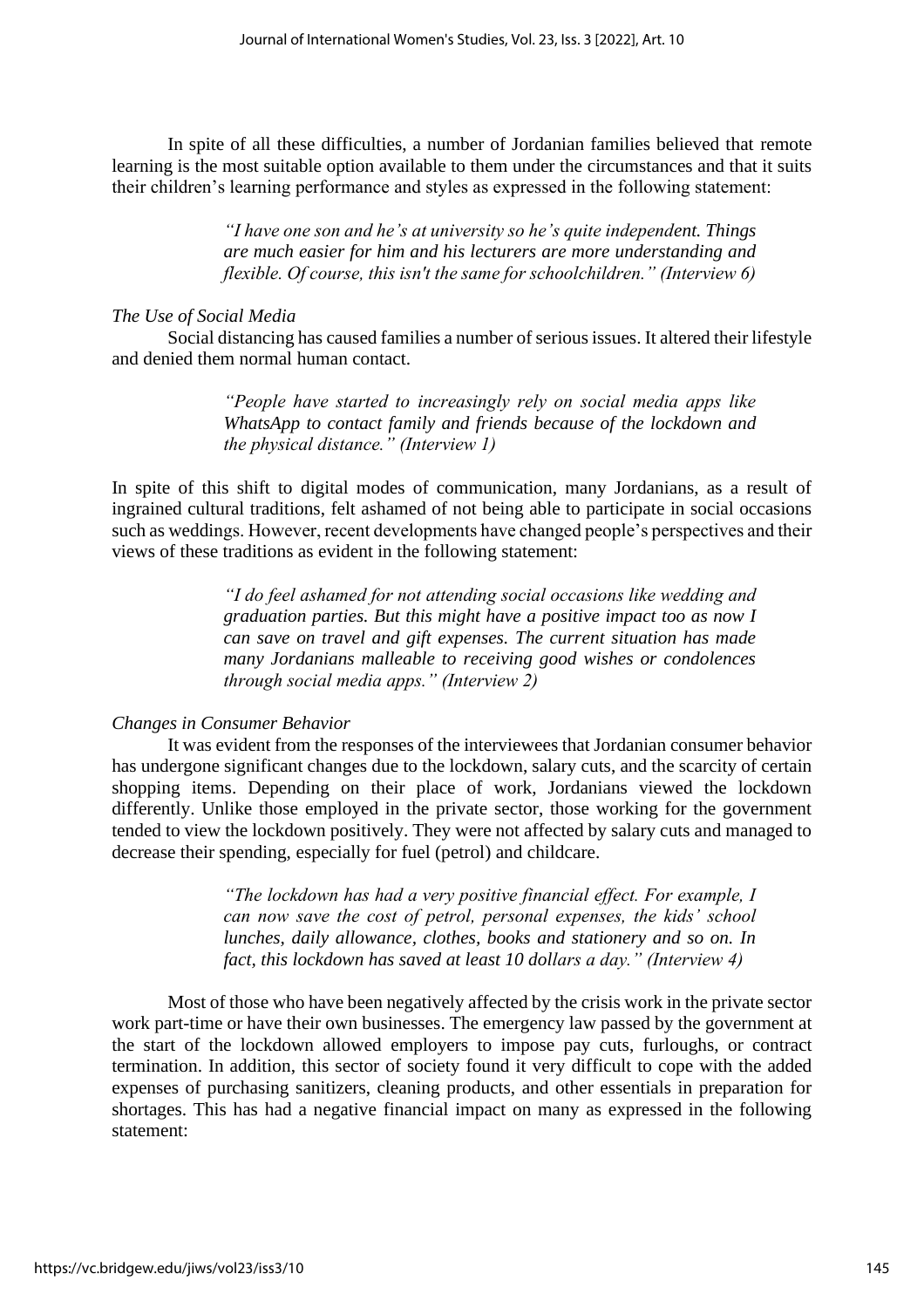*"We simply cannot ration or reduce spending at present. We consume more as we're all stuck at home and then there's the extra cost of buying more cleaning products and sanitizers which are quite expensive." (Interview 12)*

## **Social Initiatives and Neighborhood Committees**

A number of individual and collective social initiatives were launched during the lockdown.

## *Individual Initiatives*

These included such individual efforts as providing food boxes and doing the shopping for older adults or providing caregiver services.

> *"Whenever I went to the market to do the shopping for my family, I would offer to do the shopping for our elderly neighbors or those who needed the help. I did this almost daily, but I don't think I was the only one doing this. Many people in Jordan do this too." (Interview 20)*

## *Social Initiatives*

This was another type of voluntary initiative and focused primarily on providing different neighborhoods with their basic needs like water, food, and natural gas.

> *"My neighbors and I started an initiative to supply the families in our area with their basic needs. Each group would be responsible for the purchase of certain items like gas, drinking water, bread or fruit and vegetables. I directly supervised this effort." (Interview 8)*

#### **Discussion**

The findings showed that the health policy in Jordan made a positive difference to the families of Jordan, especially in comparison with many countries similar to Jordan around the world. However, despite the achievements made on the Jordanian ecological system due to the health policy in Jordan during COVID-19, there are many lessons that can be used in improving the performance of social policy to be cross-sectoral and to include health, education, work, mental health, volunteer work, social initiatives and other sectors that have emerged more clearly during the crisis.

## *Surveillance: What is the Problem?*

Through surveillance, it is the role of public health officials to diagnose, investigate, monitor, and stop the spread of COVID-19. Early in March, the NCSCM identified six hospitals that would engage in testing and identifying positive individuals, who were subsequently quarantined in 34 hotels. Epidemiological investigation teams were formed to engage in contact tracing and track the progression of the disease. Public health officials, supported by the government, took responsibility for investigating areas of infection, identifying areas of concern, and continuously monitoring. At the micro and mezzo levels, we saw interactions between individuals, families, and the services available to them. At the exosystem level, we saw the quarantine of individuals, even though it had no direct effect on COVID-19-negative individuals. At the macro level, the NCSCM coordinated the assessment response, reflecting the government's sense of responsibility for its citizens. At the chronosystem level was the course of the virus.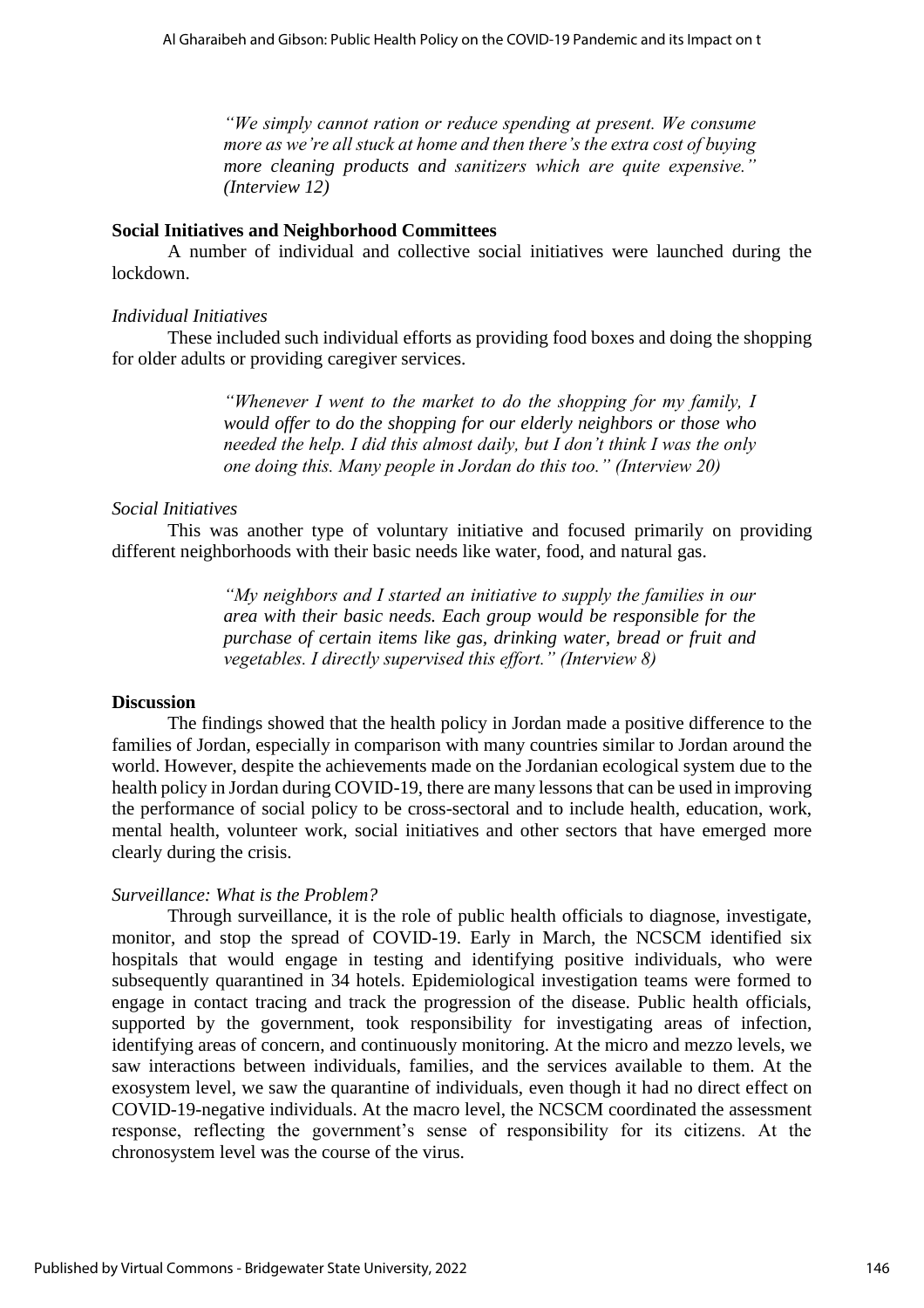## *Risk Factor Identification: What is the Cause?*

Because this was a new virus, little was initially known about it. Researchers learned that it was transmitted primarily from person-to-person through respiratory droplets.

## *Intervention Evaluation: What Works?*

Through intervention evaluation, it is the role of public health officials to evaluate the effectiveness of services (CDC, 2020). Before the end of March, the National Committee for Epidemics authorized clinical trials for treatment of the disease. Telemedicine was implemented to provide care from qualified health professionals while protecting vulnerable populations and older adults. Basic necessities such as food and water were distributed to families.

## *Implementation: How do you do it?*

Through policy development, it is the role of public health officials to inform, educate, and empower people to improve and cope with the hazards of COVID-19. A number of public awareness campaigns were developed to facilitate health awareness, education, and ambulance/mobile clinic services. The government views health as a human right and takes responsibility for meeting the basic needs of its people. It seemed as if the policy responses related to education were only partially successful. We uncovered a need for individuals to have televisions, laptops, and reloadable, prepaid debit cards for internet access. This would have helped people take better advantage of the educational services offered. Policy development clearly reflected the macro level environment as the beliefs and values of the government influenced the development of their policy response.

## *Moving toward a Virtual Ecosystem*

Virtual communication was used in many contexts. For example, the government launched 13 digital platforms to educate the public and empower people to take responsibility for their health and safety. Facebook was used to assist with the delivery of public awareness campaigns. Social and psychological support was offered through telehealth. The government launched an online account to accept public donations to support the public health response. Volunteer physicians registered at a website that then assigned them to an ambulance service. This lack of person-to-person contact was not without cost, however.

The ability to socially engage with others in person was curtailed by the government due to the virus. However, Jordanians found other ways to communicate and relate to friends and family. They used applications like WhatsApp and more traditional methods such as the telephone. This had an unintended effect of saving money on travel and gift expenses. Many Jordanians seemed to have a practical outlook about quarantine. They found other ways to maintain relationships.

It was an urgent need to direct television and social media programs to offer educational content that correlated well with children's level of cognitive thinking. Distance education and work have increased the psychological pressure on parents and children together, especially since remote work is a new experience in Jordan that needs better rules and instructions. For example, it is suggested that remote work doesn't mean the employees have to be available and responsive to work at all times.

The effect of the government's order of a lockdown and provision of online options for productivity was to make a shift toward remote education and work and changes in consumer behavior. The COVID-19 pandemic showed that the procedures for the transition to e-learning was a smart step, but there was a need to assess the extent of Internet coverage of all remote villages and the availability of smart devices and laptops in families to be able to receive education. This situation has enabled children with Internet access and smart devices to receive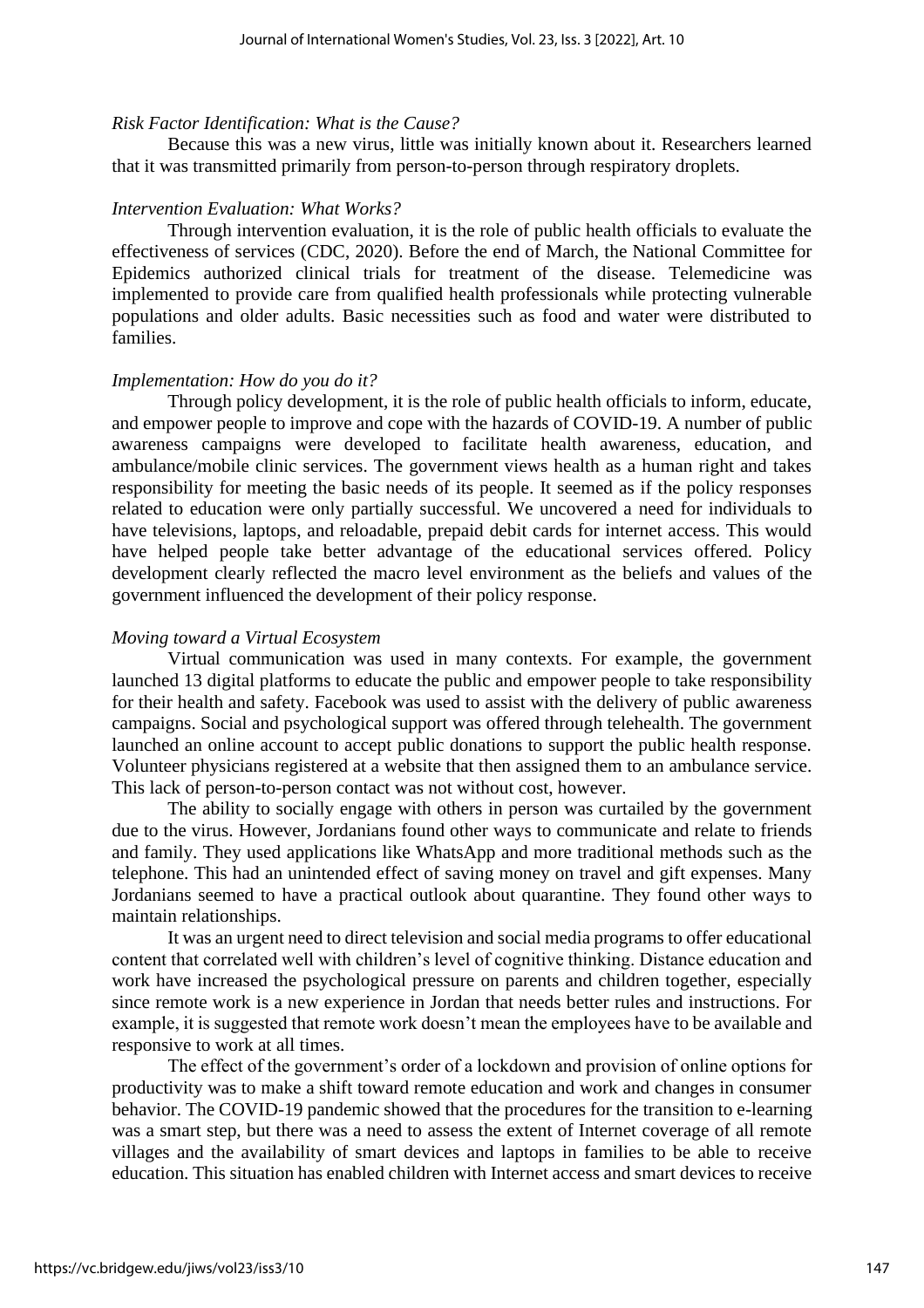interactive education through smart platforms provided by the Ministry of Education, although this was not available to students from poorer families who only monitored the registered shares through TV channels. This is consistent with what Durgun (2021) found, noting that poor children in Turkey who were quarantined were also unable to participate in distance education, highlighting structural inequalities. However, Kund and Bej (2021) found that in India, when teachers had more self-efficacy, they had less concern for infrastructure. The researchers found that having a moderate amount of online teaching efficacy led to an attitude of 'doing what you can with what you have' rather than a deficit perspective that focused on what they did not have. Although this attitude is commendable, it does not compensate adequately for a lack of student resources.

#### **Conclusions**

The main themes of our qualitative study were the shift to online work, the shift to online education, the use of social media, changes in consumer behaviors, and social initiatives. Clearly, these changes reflected families' efforts to adapt to the changed circumstances within the context of the other systems. As a result, there were both positive and negative effects. For example, in the shift to online work, many people were able to be productive citizens, thus helping to contain the virus. However, it became apparent that there was inadequate preparation or training, and the lack of policies and procedures was an additional source of stress. The shift to online education was accepted as the most practical option for coping with lockdowns. However, the lack of computers, internet access, and adequate feedback from teachers revealed a weakness in this approach. The government was able to use digital media to communicate with the population in a variety of creative ways, but reliance upon social media tended to interfere with cultural traditions and gatherings which were also a source of comfort. Families handled consumer buying in different ways, with some able to save money on transportation costs, but leaving others spending more on sanitizing products. Effects on consumer buying were possibly influenced by socioeconomic status. Finally, families felt a new-found inspiration to help their neighbors, which revealed a potentially untapped resource.

There can be no denying that the measures taken by the Jordanian government have been effective in slowing the spread of COVID-19 in comparison to other jurisdictions of similar size and population. Applying ecological theory reveals a mesosystem that includes schools, workplaces, places of quarantine, and delivery of goods. It also includes identifying and monitoring the public health environment and investigating public health risks. The exosystem includes clinical trials, fines/prison, awareness campaigns, and crisis response. It also includes the public health strategies of assuring a competent workforce and evaluating the effectiveness of health services. The macro system includes the country's adherence to WHO recommendations, suspension of flights in and out of the country, and closure of ports and border crossings. It also includes the implementation of public health policy. All of these systems are influenced by the historical sociopolitical context.

Since the systems interact in a way that makes them interdependent, it should be noted that any successes in addressing the COVID-19 virus are attributable not only to the micro system but to larger systems' interventions as well. Viral infection was related to the behaviors of individuals, but also to the closure of schools and implementation of remote education. The closure of schools and remote education, in turn, greatly influenced the daily behaviors of individuals.

Respondents indicated that remote work was difficult. Many people felt unprepared to do work remotely and/or did not have the devices necessary to do so. The logistics of using televisions to administer education was well-intended; however, large families that have several school-aged children found that one television was inadequate. There were also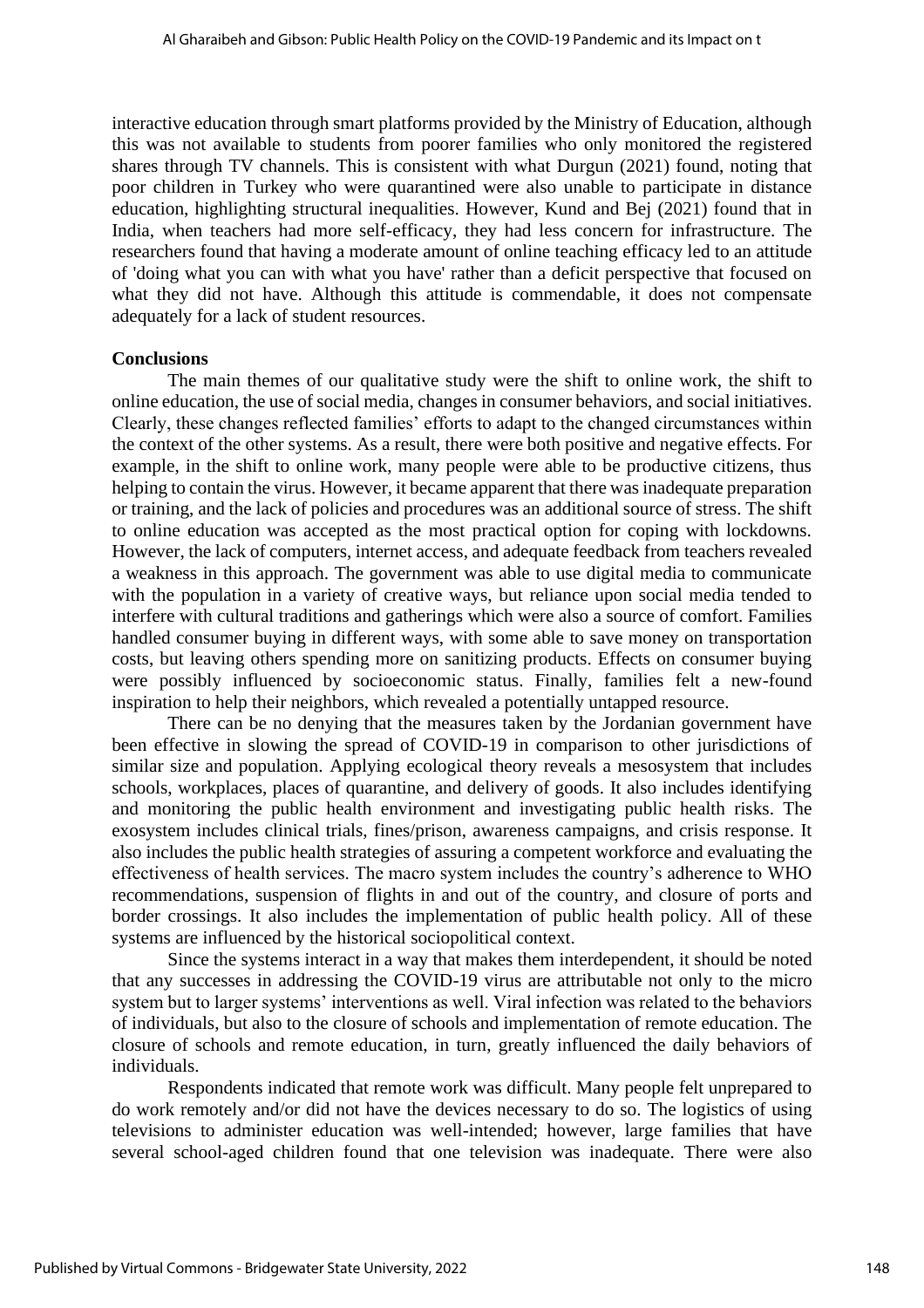concerns about the expense of having multiple families online simultaneously. Respondents did express appreciation for the government.

There is a great need to activate the role of volunteering to meet the needs of poor and needy families, elder adults, people with disabilities, and students (Al Gharaibeh 2020; Peer, 2021). This is also consistent with findings from Mao et al (2021) in the United Kingdom, Shelby et al. (2021) in the United States, and Miao et al. (2021) in China. The government's efforts have been excellent but would have been better if civil and voluntary organizations had organized social initiatives rather than the individual and collective effort that was done solely by institutional sectors.

Jordan needs a comprehensive plan that benefits from the synergy of a qualified and adequate health system, an advanced educational system, electronic government, and a remote work system according to rules and foundations that qualify workers in all different sectors. Moreover, it would be helpful to engage young people in building future plans and increase awareness among families of the dangers of psychological and social pressures on them and their children. The current circumstances may not encourage the disclosure of family problems, marital harmony, and violence against children, but it is possible to spread awareness and educate families about future risks to health.

The school was the only outlet for many children before quarantine was initiated, especially kindergarten, primary, and adolescent students, and thus those children ended up without a plan of action to meet their recreational and psychological requirements. The investment of social capital requires the reorganization of these sectors in schools, neighborhoods, and villages to be ready in any upcoming crisis and disaster situations in an organized, specific, and planned response rather than a default quick response. Ahmed et al. (2020) similarly concluded that the pandemic showed the need for the Bangladesh, India, and Pakistan governments to make financial commitments to expand technology and infrastructure as well as capacity building of teachers.

The long-term effects of the conditions of the lockdown and the quarantine on families whose family members work in private and part-time work have not been confirmed. In such situations, the risks of parental absence are unknown, despite enabling children to become more self-reliant. This study was limited by the small sample size associated with qualitative research. It cannot be generalized to the larger population.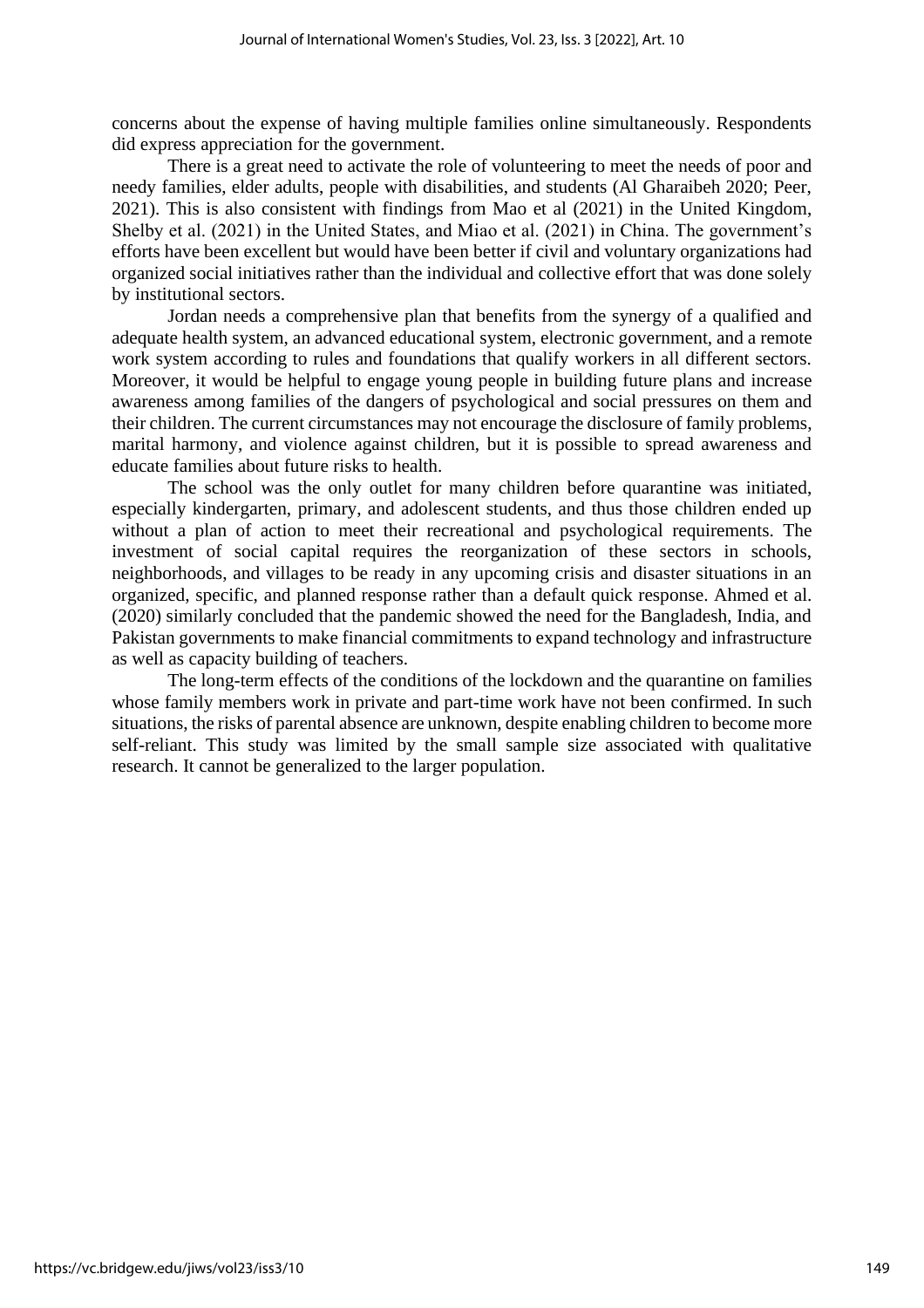## **References**

- Al Gharaibeh, Fakir. 2020. The response of Jordanian society and social workers to the COVID-19 crisis. *International Social Work, 63*(6), 811–814.
- Al Gharaibeh, Fakir, and Gibson, Laura. 2019. Care and rehabilitation services to child victims of abuse in the United Arab Emirates: Examples of innovation. *Children and Youth Services Review, 101*, 87–98.
- Al Qutob, Ra'eda., Ajlouni, Musa T., Abufaraj, Mohammad., and Moonesar, Immanuel. 2020. Viewpoint: Jordan's public and surveillance health policies: During and after COVID-19. *Jordan Journal of Pharmaceutical Sciences, 13*(3), 1–10.
- Ahmed, Neelofar, Bhatnagar, Prerana, Islam, Mohammad Shahidul, and Alam, Sarah. 2020. COVID-19 and unconventional leadership strategies to support student learning in South Asia: Commentaries from Bangladesh, India, and Pakistan. *International Studies in Educational Administration, 48*(3), 87–94.
- Bengtsson, Mariette. 2016. How to plan and perform a qualitative study using content analysis. *Nursing Plus Open, 2*, 8–14.
- Bremmer, Ian. 2020, June 12. The best global responses to COVID-19 pandemic. *Time*. Retrieved December 14, 2020, from https://time.com/5851633/best-global-responsescovid-19/
- Centers for Disease Control and Prevention. 2014. Introduction to public health. Public Health 101 Series. U.S. Department of Health and Human Services. Atlanta, Georgia. Retrieved January 14, 2022, from [https://www.cdc.gov/publichealth101/public](https://www.cdc.gov/publichealth101/public-health.html)[health.html](https://www.cdc.gov/publichealth101/public-health.html)
- Centers for Disease Control and Prevention. 2020. Population health training: What is population health? Retrieved January 14, 2022, from <https://www.cdc.gov/pophealthtraining/whatis.html>
- Da Silva, Antonio Geraldo, Miranda, Debora Marques, Diaz, Alexandre Paim, Teles, Ana Luiza Silva, Malloy-Diniz, Leandro Fernandes, and Palha, Antonio Pacheco. 2020. Mental health: Why it still matters in the midst of a pandemic. *British Journal of Psychiatry 42*(3): 229–231.
- Durgun, Özlem. 2021. A study in the children's health-oriented health policies after COVID-19 pandemic period in Turkey. *Duzce Medical Journal, 23*(S1), 94–105.
- Gao, Junling, Zheng, Pinpin, Jia, Yingnan, Chen, Hao, Mao, Yimeng., Chen, Suhong., Wang, Yi., Fu, Hua., & Dai, Junming. 2020. Mental health problems and social media exposure during COVID-19 outbreak. *Public Library of Science, 15*(4), c0231924.
- Gewertz, Catherine. 2020. Instruction during COVID-19: Reduced learning time drives fears of academic erosion. *Education Week, 39*(5), 14–15.
- Guterrez, Antonio. 2020. UN tackles "infodemic" of misinformation and cybercrime in COVID 19 crisis. United Nations. Retrieved January 14, 2022, from [https://www.un.org/en/un-coronavirus-communications-team/un](https://www.un.org/en/un-coronavirus-communications-team/un-tackling-%E2%80%98infodemic%E2%80%99-misinformation-and-cybercrime-covid-19)[tackling-%E2%80%98infodemic%E2%80%99-misinformation-and-cybercrime-covid-](https://www.un.org/en/un-coronavirus-communications-team/un-tackling-%E2%80%98infodemic%E2%80%99-misinformation-and-cybercrime-covid-19)[19](https://www.un.org/en/un-coronavirus-communications-team/un-tackling-%E2%80%98infodemic%E2%80%99-misinformation-and-cybercrime-covid-19)
- Jordanian Department of Statistics. 2020. Unemployment rate during the first quarter of 2020. Retrieved August 10, 2020, from http://dosweb.dos.gov.jo/unemp\_q12020/
- Jordanian Ministry of Health. 2020a. Status of COVID-19 cases. Retrieved February 2, 2022 from<https://corona.moh.gov.jo/en>
- Jordanian Ministry of Health. 2020b. The names of hospitals and health centers. Retrieved August 14, 2020, from<https://gis.moh.gov.jo/MOHHealthMap/Home.html>